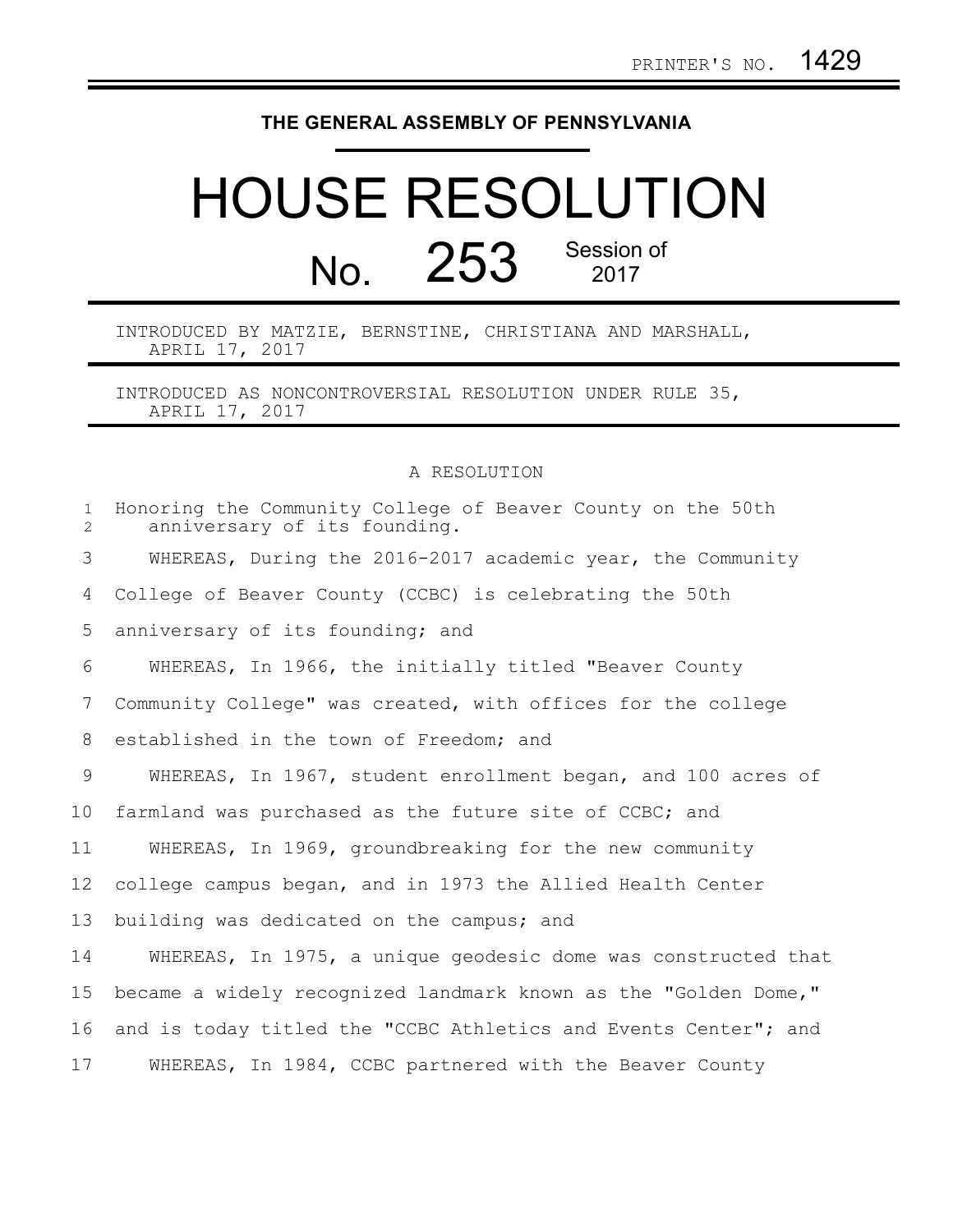Airport in the construction of a new air traffic control tower to be operated by students of the school; and 1 2

WHEREAS, In 1990, the CCBC Aviation Sciences Center was dedicated on the grounds of the airport, and this center is one of the most respected in the nation; and 3 4 5

WHEREAS, In 1997, the Library Resource Center was completed and opened, becoming the final new addition to the CCBC campus; and 6 7 8

WHEREAS, In 2007, CCBC embarked on a major, three-year project to renovate and update every building on campus to include state-of-the-art classroom technology, meeting rooms and offices; and 9 10 11 12

WHEREAS, CCBC seeks to offer new credentials in areas of high-priority work force demand and to develop specialized training to advance business, industrial, health care, human services and other sector needs; and 13 14 15 16

WHEREAS, CCBC works to establish partnerships with educational institutions, businesses and industries and community organizations to provide students with a wide array of opportunities that address regional, economic development, work force and quality-of-life needs; and 17 18 19 20 21

WHEREAS, During the course of CCBC's history, approximately 9,000 students have earned degrees and certificates, and many CCBC alumni are community leaders who are working and developing small businesses in Beaver County; and 22 23 24 25

WHEREAS, For five decades, CCBC has been committed to serving as a leader and an active partner in expanding educational opportunities, promoting community development and shaping economic growth in the southwestern Pennsylvania region; and WHEREAS, In 2016, the Aspen Institute named CCBC as one of 26 27 28 29 30

20170HR0253PN1429 - 2 -